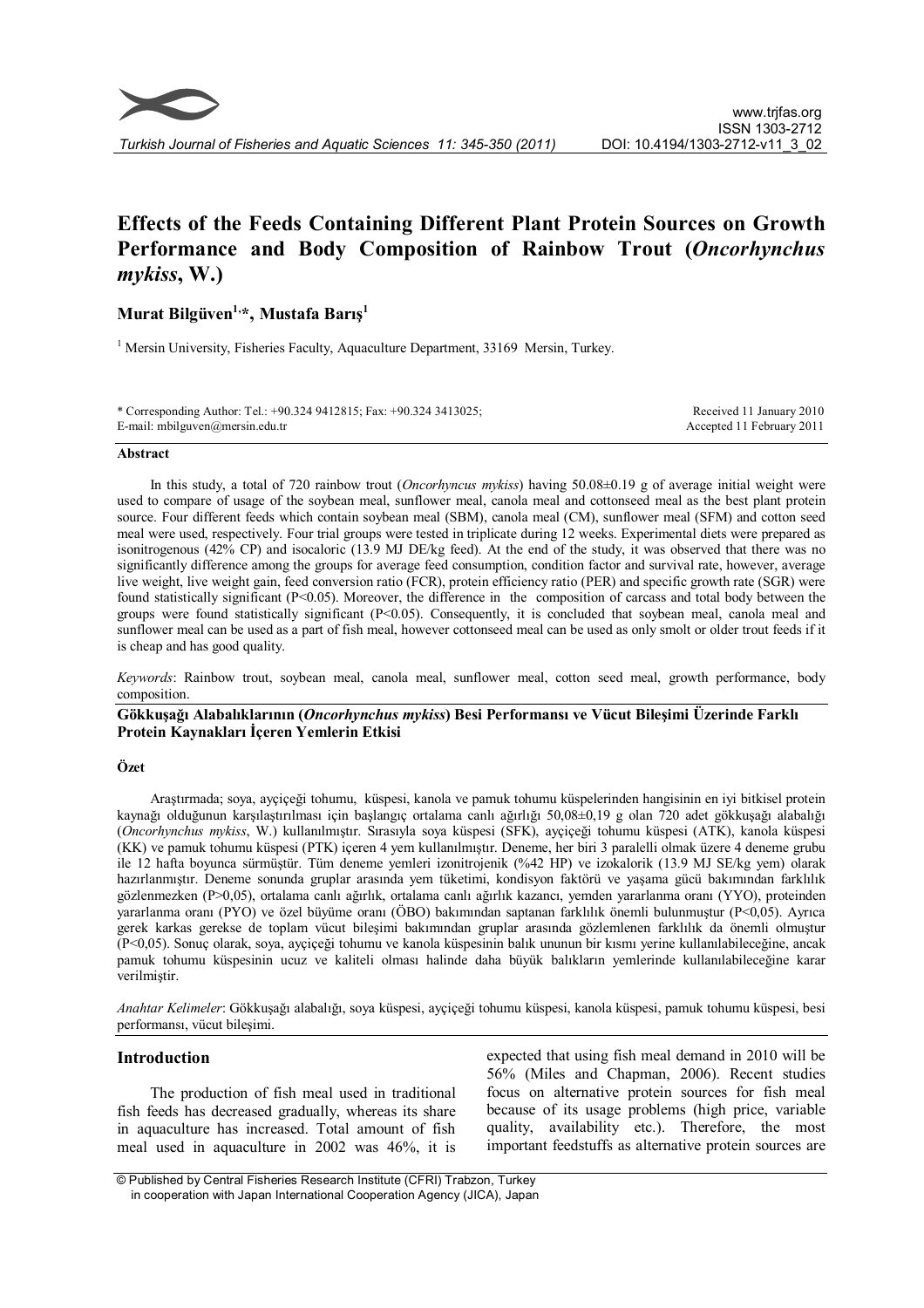oil industry by-products.

Soybean (SBM) and its several by-products are used in aquaculture feeds largely and frequently. Cho *et al.* (1974), found that decreased fish meal in young rainbow trout (*Oncorhynchus mykiss*) feeds did not affect the growth performance and feed conversion ratio negatively where fish meal ratio are decreased from 35% to 16% and soybean meal ratio are increased from 10 to 39%. Refstie *et al.* (1997) conducted a study on the adaptation of rainbow trout on the soybean meal in their feeds. They found that the growth was 1.4 times slower in 28 days for the trout fed with the diet containing 60% soybean, after which adaptation has occurred and the difference in growth was not significant after this period. These results indicate that given an adaptation period, trout previously adapted to fish meal diets consume and grow well on diets containing high levels of soybean meal.

Canola meal (CM) has been used as a feedstuff in salmon and trout feeds over 20 years. It can be used up to 20% in salmon feeds without any negative effects of glikozinolate on the growth performance and thyroid glands (Satoh *et al.,* 1998). However, Hardy and Sullivan (1983) had observed that even though there was no significant difference on the average live weight and feed conversion ratio (FCR), there were an increase in secretion of thyroid gland and hyperplasia in rainbow trout fed with a diet containing 0, 10, 15, 20% canola meal through 108 days experiment. The poor dry matter digestibility of canola meal is attributed to content of high level cellulose and complex carbohydrates.

Crude protein content of dehulled sunflower meal is about 40% and if shortage of lysine can be fulfilled, it can be used 60-70% in fish meal (Tacon *et al.,* 1984). Navneet *et al*. (2006) reported that 27% sunflower meal can be used in smolt Atlantic salmon feeds without any negative effect. Martinez (1986) found that a reduction in the dietary brown fish meal concentration and an increase in sunflower meal concentration have resulted in no loss in growth performance and diet utilization efficiency.

In addition to using low gossypol containing cotton seed in agriculture, cotton seed meal (CSM) is used more and more in fish feeds in recent years. Cheng and Hardy (2002) replaced to fish meal with cotton seed meal at 5, 10, 15 and 20% in trout feed contained 25% fish meal and 0% cottonseed meal and reported that cotton seed meal can be replaced to fish meal at 10% easily.

Consequently, it was investigated to compare of the effects of using soybean, canola, sunflower and cotton seed meal as a part of fish meal on growth performance, feed consumption and body composition of rainbow trout in this study, since these meals were abundant in Turkey. Although there are large numbers of studies about the topic there are not any studies comparing more than two different feedstuffs.

# **Materials and Methods**

#### **Fish and Diets**

This study have performed in a commercial trout farm with a total of 720 rainbow trout (*Oncorhyncus mykiss,* W.) (initial mean body weight, 50.08±0.19 g) was stocked into twelve cages with 60 fish per cage. Young fish were obtained from another fish farm. Fish were assigned randomly to these four diets. The cages made by plastic profile in  $1 \times 1 \times 1$  m and encircled with knotless net with 2 cm mesh size were settled into same channel type pond with 80 cm deep. Water temperature was 15.3-16.7°C and pH was 7.42- 7.54 (WTW, PH/OXI 340i/SET, Germany) and water flow rate was 10 L/s during the trial.

All feeds used in the experiment contained about 35% fish meal and four different feedstuffs, soybean meal (SBM), canola meal (CM), sunflower meal (SFM) and cotton seed meal (CSM), are used as plant protein sources. Experimental diets were prepared as isonitrogenous (42% CP) and isocaloric (13.9 MJ DE/kg feed, Table 1). Fish oil was added to all the diets to increase the palatability. The whole feedstuffs are grinded to medium fine size (0.3 mm) before pelleting. Pellet size was 3 mm diameter and 6 mm in length. Table 2 shows nutritional composition of these four trial feeds.

#### **Feeding Trial**

Each feed was given to four trial groups tested in triplicate. The trial continued for 84 days at biweekly periods and ended when all fish reached over 200 g weight. Every two weeks, the whole fish starved fish before 24 h, was taken from each cage then weighed as a group. Fish was fed twice a day, at 8 o'clock in the morning and at 6 o'clock in evening according to free feeding (*Ad libitum*) method. It is supposed that all given feeds was consumed by fish. The amount of consumed feed was calculated by determining weight of lacking total feed.

Live weight gain was determined by fish final weight-initial weight; feed conversion ratio was calculated as feed consumed/weight gain. Number of dead fish was taken into account before feed conversion ratio (FCR) was calculated. Fish weight gain, gain (%), feed conversion rate (FCR), survival rate, protein efficiency rate (PER) specific growth rate (SGR), condition factor (CF), fat deposition rate (FDR) and protein growth rate (PGR) were estimated.

PER=(Average Live Weight Gain In A Definited Period, g)/(Consumed Crude Protein With The Diet In A Definited Period, g) (Hepher, 1989)

SGR=  $[(\ln W_t - \ln W_0)/(t-t_0)]'' \times 100$  " (Hepher, 1989)

 $CF = W/L^3$ (Brown, 1957)

FDR= [(ln (Final body lipid)-ln (Initial body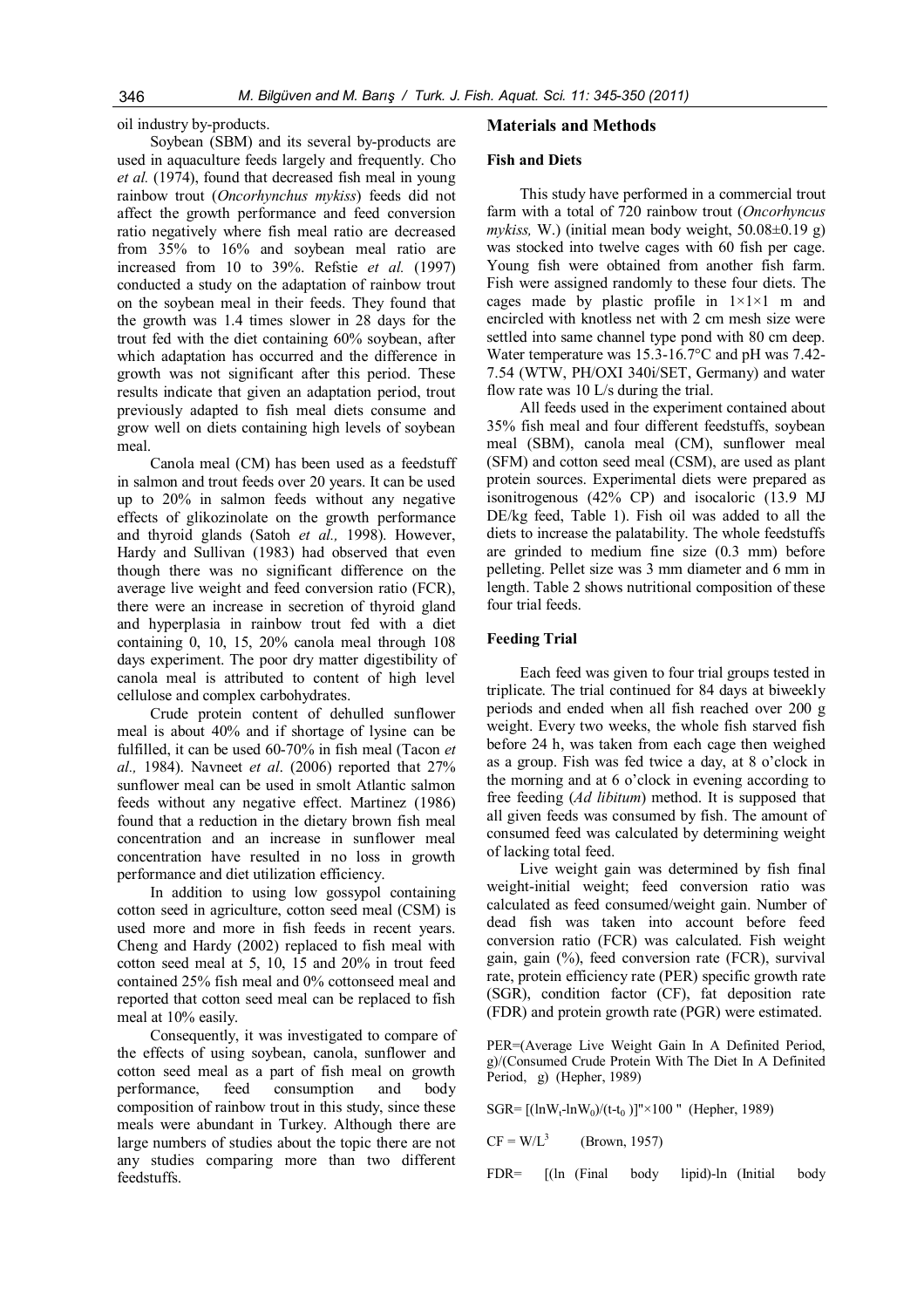# **Table 1.** Composition of experimental fish diets

|                                   | Test Diets, %            |           |            |            |
|-----------------------------------|--------------------------|-----------|------------|------------|
| Feedstuffs                        | <b>SBM</b>               | <b>CM</b> | <b>SFM</b> | <b>CSM</b> |
| Fish Meal                         | 34.4                     | 34.4      | 34.4       | 34.4       |
| <b>Bone-Meat Meal</b>             | 5.0                      | 5.0       | 5.0        | 5.0        |
| Corn Gluten                       | 9.0                      | 9.0       | 9.0        | 9.0        |
| Soybean Meal                      | 11.3                     |           |            |            |
| Canola Meal                       | $\overline{\phantom{0}}$ | 16.4      |            |            |
| <b>Sunflower Meal</b>             |                          |           | 23.0       |            |
| Cotton Seed Meal                  |                          |           |            | 25.0       |
| Wheat Bran                        | 30.3                     | 25.2      | 18.6       | 15.6       |
| Fish Oil                          | 7.6                      | 7.6       | 7.6        | 7.6        |
| Cotton Seed Oil                   |                          |           |            | 1.0        |
| Vitamin Complex <sup>a</sup>      | 0.5                      | 0.5       | 0.5        | 0.5        |
| Mineral Complex <sup>b</sup>      | 0.1                      | 0.1       | 0.1        | 0.1        |
| Dicalcium Phosphate               | 0.3                      | 0.3       | 0.3        | 0.3        |
| DL-Methionine <sup>c</sup>        | 0.6                      | 0.6       | 0.6        | 0.6        |
| $L$ -Lysine $c$                   | 0.3                      | 0.3       | 0.3        | 0.3        |
| Lignobond <sup>d</sup>            | 0.5                      | 0.5       | 0.5        | 0.5        |
| Butil Hydroxi Toluen <sup>e</sup> | 0.1                      | 0.1       | 0.1        | 0.1        |
| TOTAL, g                          | 100.0                    | 100.0     | 100.0      | 100.0      |

**<sup>a</sup>** Vitamin Premix (mg/kg or IU/kg of dry matter): thiamine 40 mg, riboflavin 50 mg, pyridoxine 40 mg, calcium pantothenate 117 mg, nicotinic acid 200 mg, biotin 1 mg, folic acid 10 mg, cyanocobalamin 0.5 mg, choline chloride 2700 mg, inositol 600 mg, ascorbic acid 5000 mg, alpha tocopherol 300 mg, menadione 20 mg, cholecalciferol 2000 IU, retinol acetate 5000 IU and α-cellulose was used as a carrier. . **<sup>b</sup>** Mineral Premix (g/kg of dry matter): calcium orthophosphate 1.80 g, calcium carbonate 5 g, ferrous sulphate 1.7 g, magnesium sulphate

1.8 g, potassium phosphate 3.0 g, sodium phosphate 1 g, aluminium sulphate 0.02 g, zinc sulphate 0.24 g, copper sulphate 0.20 g, manganese sulphate 0.08 g, potassium iodate 0.02 g. α-cellulose was used as carrier.

<sup>c</sup>These additives were obtained by Sigma.

**<sup>d</sup>** This commercial product is used as pellet binder.

**<sup>e</sup>** Antioxidant powder.

**Table 2.** Nutritional composition of experimental diets

| Ingredient               |            | Test Diets (% as fed basis) |            |       |
|--------------------------|------------|-----------------------------|------------|-------|
|                          | <b>SBM</b> | CМ                          | <b>SFM</b> | CSM   |
| Dry Matter               | 92.37      | 92.22                       | 92.90      | 92.99 |
| Crude Protein            | 42.34      | 42.17                       | 42.11      | 42.01 |
| Crude Oil                | 12.30      | 12.61                       | 12.53      | 12.61 |
| Crude Fibre              | 1.66       | 3.21                        | 3.87       | 4.05  |
| Nitrogen Free Extract    | 27.79      | 25.70                       | 25.92      | 25.70 |
| Ash                      | 8.28       | 8.53                        | 8.47       | 8.62  |
| Digestible Energy, MJ/kg | 13.92      | 13.89                       | 13.99      | 13.93 |

lipid))/(Number of feeding days)]×100 (Luzzana *et al*., 2005)

PGR=[(ln (Final body nitrogen)-ln (Initial body nitrogen))/(Number of feeding days)]×100 (Luzzana *et al*., 2005)

At the end of the experiment, nine fish from each treatment were sacrificed and pooled for total body and carcass composition analyses. The chemical compositions of the total body–carcass, complete feeds and feedstuffs were measured following AOAC methods (Anonymous, 1995).

#### **Statistical Analyses**

In this trial, Randomized Block Design Model was performed to observe the differences. All statistical analyses were performed using the

statistical package, SPSS (v17) for Windows (2008). The significance of treatment effects on the different parameters measured were determined by one-way ANOVA followed by Tukey's multiple comparison test where appropriate. Differences were reported as significant if P<0.05. Results presented in Table 3 are reported as means  $\pm$  SD (n=3) unless otherwise stated and total body and carcass quality parameters results as means  $\pm$  SD (n=9).

## **Results**

The results obtained in this experiment are summarized in Table 4. There are no important differences among the groups for initial live weight, but important differences among final weights (P<0.05). While differences between SBM and CM; SBM and CSM; SFM and CSM are significant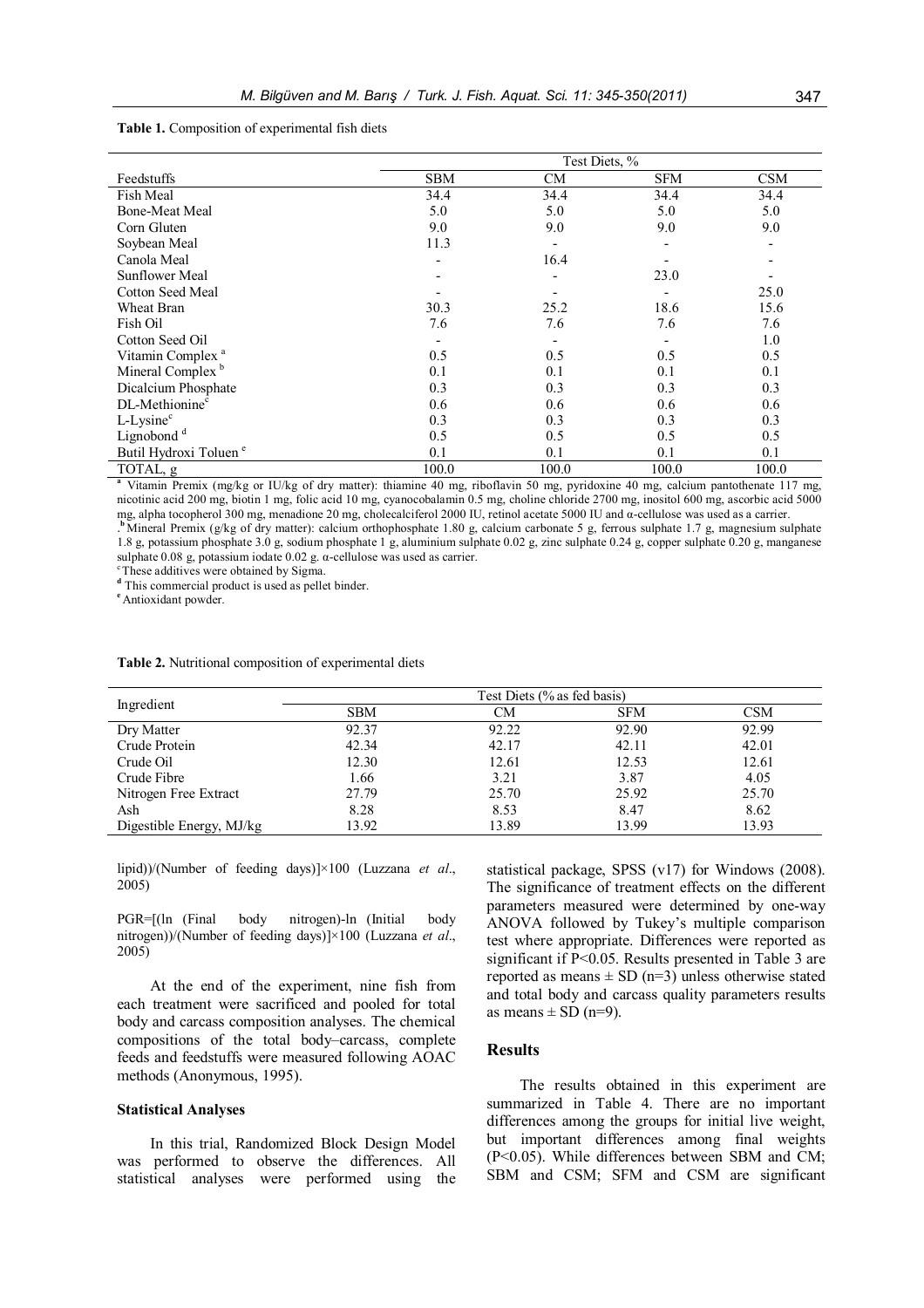Item Test Diets SBM  $X \pm S_{\overline{x}}$ CM  $X\pm S$ <sub>x</sub> SFM  $X \pm S_{\bar{x}}$ CSM  $X\pm S_{\bar{x}}$ Trial Period, day 84 84 84 84 Total Fish Number 180 180 180 180 180 180 180 Initial Weight, g 49.86±1.19 49.97±0.71 50.17±0.47 50.30±0.99<br>Final Weight g 231.6±4.96<sup>a</sup> 213.1±7.40<sup>bc</sup> 221.0±6.68<sup>ab</sup> 197.1±8.54<sup>o</sup> Final Weight, g 213.1±7.40<sup>bc</sup> 221.0±6.68<sup>ab</sup> 197.1±8.54<sup>c</sup><br>163.1±6.86<sup>bc</sup> 170.8±6.97<sup>ab</sup> 147.1±8.68<sup>c</sup> Average Live Weight Gain, g  $181.8 \pm 3.87$ <sup>a</sup>  $170.8 \pm 6.97^{ab}$  147.1 $\pm 8.68^c$ Average Feed Consumption, g  $250.0 \pm 10.0$   $246.8 \pm 17.56$   $241.7 \pm 20.21$   $230.0 \pm 18.03$ <br>Feed Conversion Rate, g  $1.37 \pm 0.05^a$   $1.51 \pm 0.06^{ab}$   $1.41 \pm 0.07^a$   $1.56 \pm 0.03^b$ Feed Conversion Rate, g  $1.51 \pm 0.06^{ab}$  $1.56 \pm 0.03^b$ Protein Efficiency Rate (PER) 1.86±0.01<sup>a</sup> 1.82 $\pm$ 0.01<sup>ab</sup> 1.84 $\pm$ 0.02<sup>a</sup><br>1.73 $\pm$ 0.03<sup>bc</sup> 1.76 $\pm$ 0.04<sup>ab</sup>  $1.78 \pm 0.03^b$ Specific Growth Rate (SGR)  $1.83\pm0.01^{\circ}$  $1.76\pm0.04^{ab}$  1.76±0.04<sup>ab</sup> 1.67±0.02<sup>c</sup><br>326.5 340.5 291.8 Gain $a, \%$ , % 364.5 326.5 340.5 291.8 Fat Deposition Rate (FDR) 0.75 0.75 0.78 0.71 Protein Growth Rate (PGR)  $0.14$  0.11 0.09 Survival Rate, % 98.3 97.2 96.6 95.5<br>Condition Factor 1.27±0.04 1.20±0.02 1.15±0.03 1.14±0.02 Condition Factor

**Table 3.** Average initial weight, final weight, weight gain, FCR, SGR, PER and survival rate for rainbow trout fed different diets for 84 days\*

\*Results are means±SD (n=3). Means in the same row that do not share a common superscript letter differ significantly (P<0.05).

<sup>a</sup> Percentage of initial weight.

**Table 4.** Total body and carcass composition in the beginning and end of the trial\*

|                      |                                                                                                        | Test Diets (% wet weight)  |                          |                                                                                                                                                                                              |                          |
|----------------------|--------------------------------------------------------------------------------------------------------|----------------------------|--------------------------|----------------------------------------------------------------------------------------------------------------------------------------------------------------------------------------------|--------------------------|
| Item                 |                                                                                                        | <b>SBM</b>                 | <b>CM</b>                | <b>SFM</b>                                                                                                                                                                                   | <b>CSM</b>               |
|                      |                                                                                                        | $X \pm S_{\overline{y}}$   | $X \pm S_{\overline{y}}$ | $X \pm S_{\overline{y}}$                                                                                                                                                                     | $X \pm S_{\overline{y}}$ |
| Initial              | Moisture                                                                                               | $74.0 \pm 0.61$            |                          |                                                                                                                                                                                              |                          |
| <b>Total Body</b>    | Crude protein                                                                                          | $14.72 \pm 0.34$           |                          |                                                                                                                                                                                              |                          |
|                      | Fat                                                                                                    | $4.88 \pm 0.17$            |                          |                                                                                                                                                                                              |                          |
|                      | Ash                                                                                                    | $2.58 \pm 0.09$            |                          |                                                                                                                                                                                              |                          |
| Initial              | Moisture                                                                                               | $75.51 \pm 0.58$           |                          |                                                                                                                                                                                              |                          |
| Carcass              | Crude protein                                                                                          | $13.87 \pm 0.22$           |                          |                                                                                                                                                                                              |                          |
|                      | Fat                                                                                                    | $4.04\pm0.14$              |                          |                                                                                                                                                                                              |                          |
|                      | Ash                                                                                                    | $2.66\pm0.09$              |                          |                                                                                                                                                                                              |                          |
| Final                | Moisture                                                                                               | $70.9 \pm 1.02^{\text{a}}$ | $72.3 \pm 0.49^{ab}$     | $71.2 \pm 0.47^{ab}$                                                                                                                                                                         | $73.2 \pm 0.35^b$        |
| <b>Total Body</b>    | Crude protein                                                                                          | $16.6 \pm 0.42$            | $16.1 \pm 0.38$          | $16.2 \pm 0.27$                                                                                                                                                                              | $15.9.3 \pm 0.45$        |
|                      | Fat                                                                                                    | $9.18 \pm 0.61$            | $9.16 \pm 0.53$          | $9.40 \pm 0.57$                                                                                                                                                                              | $8.85 \pm 0.44$          |
|                      | Ash                                                                                                    | $2.98 \pm 0.12$            | $2.16 \pm 0.10$          | $2.28 \pm 0.12$                                                                                                                                                                              | $2.01 \pm 0.08$          |
| <b>Final Carcass</b> | Moisture                                                                                               | 72.36±0.78                 | 72.69±0.49               | 72.82±0.44                                                                                                                                                                                   | $73.19 \pm 0.66$         |
|                      | Crude Protein                                                                                          | $18.8 \pm 0.48^a$          | $18.1 \pm 0.10^{ab}$     | $17.86 \pm 0.61^{ab}$                                                                                                                                                                        | $17.72 \pm 0.24^b$       |
|                      | Fat                                                                                                    | $6.26 \pm 0.19$            | $6.25 \pm 0.28$          | $6.08 \pm 0.29$                                                                                                                                                                              | $5.92 \pm 0.12$          |
|                      | Ash<br>$\ast$ D contractor of CD $(m-0)$ , M can be the convenient of the department of the contractor | $2.08 \pm 0.27$            | $1.99 \pm 0.27$          | $2.22 \pm 0.17$<br>$\mathcal{L}_{\text{tot}}$ 1.44. $\mathcal{L}_{\text{tot}}$ 1.66. $\mathcal{L}_{\text{tot}}$ is $\mathcal{L}_{\text{tot}}$ and $\mathcal{L}_{\text{tot}}$ (D $\geq$ 0.05) | $2.14\pm0.12$            |

Results are means $\pm$ SD (n=9). Means in the same row that do not share a common superscript letter differ significantly (P<0.05).

statistically (P<0.05), the differences between SBM and SFM; CM and CSM are not significant in terms of final weight or live weight gain.

Protein efficiency ratio (PER) can be defined as a ratio of live weight gain to the consumed crude protein in a sample period. The differences between SBM and SFM, and CSM were found to be statistically important (P<0.05). There are statistically significant difference between SBM and, CM and CSM; SFM and CSM in terms of specific growth rate (SGR), shows ratio of daily live weight gain during the trial  $(P<0.05)$ .

Fish deaths were found to be random and different plant protein sources did not affect survival rate. Moreover, the differences among the groups for condition factors, total body composition (except moisture) and carcass composition (except crude protein content) are not significant (P>0.05). Differences on crude protein in carcass composition and moisture content in total body composition between SBM and CSM were found to be statistically important  $(P<0.05)$ .

# **Discussion**

Trout need good quality protein sources in their feeds for better growing. There is a considerable difference among the results obtained by the feeding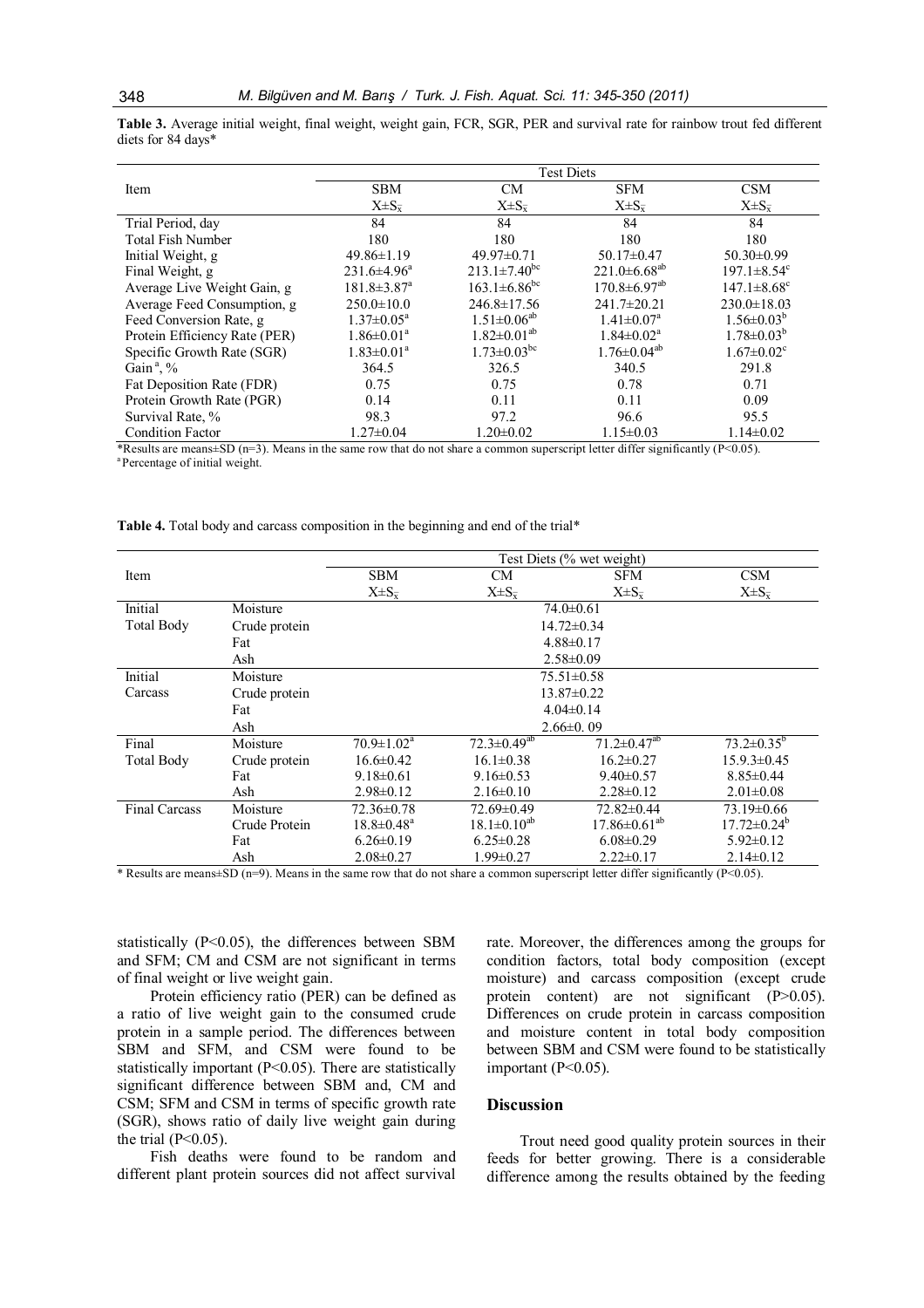experiment of the present study. Although the difference between soybean meal, canola meal and sunflower meal in terms of protein efficiency ratio is the same, it can be said that the best result for the live weight gain is obtained with soybean meal. At the same time, the most protein accumulation was obtained by the group fed the ration containing SBM. Findings of Carter and Hauler (2000) supported to ours. They determined that soybean meal protein concentrate had the best potential for replacing at least 33% of the fish meal protein in extruded salmon feeds on the weight gain and feed efficiency ratio. Our findings were also supported by Martinez (1986), Cheng and Hardy (2002) and Barros *et al.* (2002) findings. They have reported that the acceptable level of cotton seed meal inclusion in the ration is not higher than the maximum of 10% and more than 55% substitution of soybean meal by cotton seed meal could result in reduced live weight gain. Dorsa *et al.* (1982) indicated that more than 17.4% of cotton seed meal in the ration inhibited the growth. Similarly, Hepher (1989) has reported that cotton seed meal has a lower nutritional value than soybean meal, which is also supported by the current study. Observed difference between soybean and sunflower meal, and canola and cotton seed meal can be attributed to high level complex carbohydrate and high level crude fibre content of canola and cotton seed meal and their unbalanced essential amino acid profile. In addition, they have another important disadvantage such as higher FCR. In contrast, Dadgar *et al*. (2009) has shown that cotton seed meal did not negatively affect the live weight gain, even when 100% replaced the soybean meal. This finding suggests that cotton seed meal can be included in the rainbow trout diet up to 31%.

The present research was performed to compare the different plant protein sources on the rainbow trout. Therefore, it does not include any suggestion on usage level of them. However soybean is the most used feed ingredient with fish meal in traditional fish feeds, if deficiency of some essential amino acids can be achieved by supplemental amino acids like methionine and lysine (Bloom *et al*., 2001; Robinson, 1991), it is thought that soybean, sunflower, canola and cotton seed meal can be used as a protein sources in fish feeds easily. However, canola and cotton seed meals should be included into fish feed only after fingerling period, as reported by Hilton and Slinger (1986).

#### **Acknowledgements**

The authors thank the financial support of the Unit of the Scientific Research Projects of Mersin University (project no.: BAP-SÜF YB (MB) 2006-3), Aquaculture and Fishery Faculty, Mersin-Turkey, for providing main feedstuffs to Mayer Yem, Yenice, Mersin-Turkey.

#### **References**

- Anonymous 1995. Association of Official Analytical Chemists. Official methods of analysis of the Association of Official Analytical Chemists, 15<sup>th</sup> Edn. AOAC, Arlington, Virginia, USA.
- Barros, M.M., Lim, C. and Klesius, P.H. 2002. Effect of soybean meal replacement by Cottonseed meal and iron supplementation on growth, immune response and resistance of Channel Catfish (*Ictalurus punctatus*) to *Edwardsiella ictaluri* challenge. Aquaculture, 207: 263-279.
- Blom, J.H., Lee, K.J., Rinchard, J., Dabrowski, K. and Ottobre, J. 2001. Reproductive efficiency and maternal-offspring transfer of gossypol in rainbow trout (*Oncorhynchus mykiss*) fed diets containing cottonseed meal. J. Anim. Sci., 79: 1533-1539.
- Brown, M. E. 1957. Experimental studies on growth. In: M. E. Brown (Ed.), The physiology of fishes. Academic Press, New York: 361-400
- Carter, C.G. and Hauler, R.C. 2000. Fish meal replacement by plant meals in extruded feeds for Atlantic salmon (*Salmo salar* L.). Aquaculture, 185: 299-311.
- Cheng, Z.J. and Hardy, R.W. 2002. Apparent digestibility coefficients and nutritional value of cottonseed meal for rainbow trout (*Oncorhynchus mykiss*). Aquaculture, 212: 361-372.
- Cho, C.Y., Bayley, H.S. and Slinger, S.J. 1974. Partial requirement of herring fish meal and other changes in a diet for rainbow trout. J. Fish Res. Board Can., 31: 1523-1528.
- Dadgar, S., Saad, C.R., Kamarudin, M.S., Alimon, A.R., Harmin, S.A., Satar, M.K.A., Arshad, A. and Nafisi, M. 2009. Partial or total replacement of soybean meal with Iranian cottonseed meal in diets for rainbow trout (*Oncorhynchus mykiss*). Res. J. Fish. and Hydrobiol., 4: 22-28.
- Dorsa, W.J., Robinette, H.R., Robinson, E.H. and Poe, W.E. 1982. Effects of dietary cottonseed meal and gossypol on growth of young channel catfish. Trans. Amer. Fish. Soc., 111: 651-655.
- Hardy, R.W. and Sullivan, C.V. 1983. Canola meal in rainbow trout (*Salmo gairdneri*) Productions Diets, Can. J. Fish. Aqua. Sci., 40: 281-286.
- Hepher, B. 1989. Nutrition of Pond Fishes. Cambridge University Press. Cambridge, UK, 388 pp.
- Hilton, J.W. and Slinger S.J. 1986. Digestibility and utilization of canola meal in practical-type diets for rainbow trout. Can. Fish. Aqua. Sci., 43: 1149-1155.
- Luzzana, U., Valfré, F., Mangiarotti, M., Domeneghini, C., Radaelli, G., Maria, V.M. and Scolari, M. 2005. Evaluation of different protein sources in fingerling grey mullet *Mugil cephalus* practical diets, Aquaculture International, 13: 291–303.
- Martinez, A. 1986. Advances in the substitution of fish meal and soybean meal by sunflower meal in diets of rainbow trout (*Salmo gairdneri* L.). An. Inst. Gene. Del Mar y Limnol. Univ. Nal. Auton. Mexico, 13: 345-352.
- Miles, R.D. and Chapman, F.A. 2006. The benefits of fish meal in aquaculture diets. http://www.thefishsite.com /articles/200/the-benefits-of-fish-meal-in-aquaculturediets.
- Navneet, G., Higgs, D.A., Skura, B.J., Rowshandeli, M., Dosanjh, B.S., Mann, J. and Gannam, A.L. 2006. Nutritive value of partially dehulled and extruded